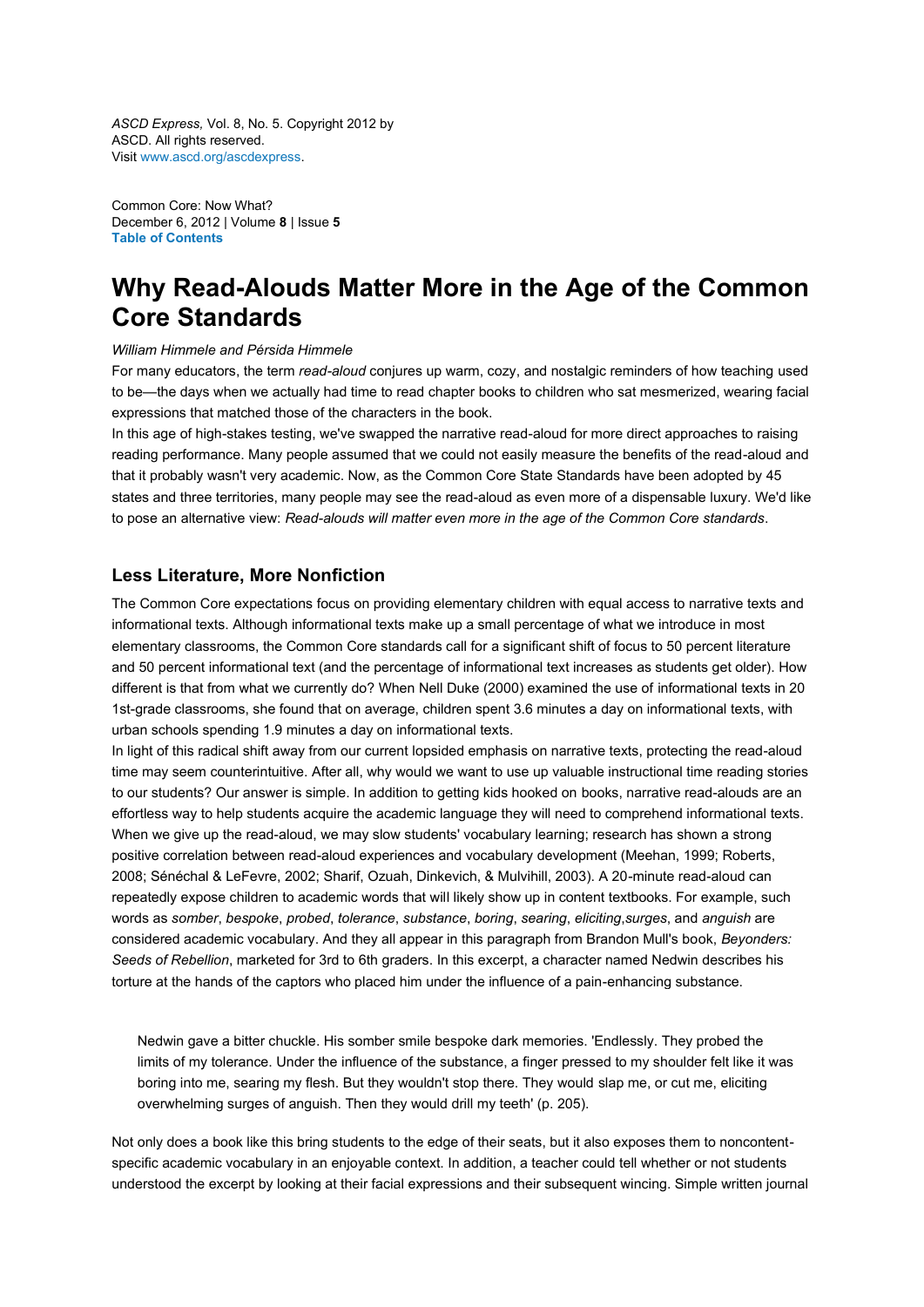responses to story-specific prompts can also provide teachers with accountability and evidence regarding whether or not students understand what you're reading.

Now let's look at an example from an informational text. Consider the following excerpt from a 5th-grade history textbook introducing the growth of big business in the latter half of the 19th century.

The booming railroad industry spurred growth throughout the American economy. The railroad's demand for coal, iron, and wood boosted the mining and timber industries. Steel mills expanded as did factories producing rails, tires, and cars. As industries in the United States grew, farsighted business leaders found new ways to organize and control them. In the process, some became very rich (Viola, 1998, p. 594).

This excerpt makes up a small proportion of the section that would typically be assigned to 5th graders. The textbook provides its own highlighted new vocabulary terms like *capital*, *corporation*, *stockholders*,*dividends*, and *trust*. But none of those terms are found in this paragraph. To teach every noncontent-specific academic vocabulary word that appears in assigned sections of informational texts would leave little time for anything else. In most content textbooks, we can expect that noncontent-specific academic vocabulary will pose enough of a significant challenge as to disrupt comprehension of major portions of readings for typical 5th graders. This is particularly true for classrooms with English language learners. In fact, if we were to substitute the word *blah* for every word that might be unknown to a typical 5th grader, the same excerpt might actually read like this:

The booming railroad *blah blah* growth throughout the American *blah*. The railroad's demand for coal, iron, and wood boosted the mining and timber *blah*. Steel mills expanded as did factories producing rails, tires, and cars. As *blah* in the United States grew, *blah* business leaders found new ways to organize and control them. In the process, some became very rich.

Some students might substitute fewer *blahs*, but for others—including students who are not regularly reading or exposed to academic language outside of the classroom, English language learners, or students who come from families with lower income—the number of *blahs* might be even greater. The words likely to trip students up are noncontent-specific. They are fancy words that aren't typically spoken in everyday speech by children or their teachers. And because they are not content-specific, they are also not likely to be taught by content teachers. These are the words that we typically come across in narrative and informational text. If comprehension of content texts is the goal, then building noncontent-specific academic vocabulary needs to be part of our agenda.

# **The Key to Building Vocabulary**

Carefully selected read-alouds can help us build students' banks of academic vocabulary. For example, when participating in read-alouds of books by authors such as Cornelia Funke, Kate DiCamillo, C. S. Lewis, and Roald Dahl, whose books tend to contain a wealth of academic vocabulary, children get immersed in oceans of sophisticated language. Although it is important to teach noncontent-specific academic vocabulary—particularly alongside strategies for deconstructing words and understanding how words are made—it is also important to realize that through read-alouds, you end up covering a lot more linguistic domain than you ever could by relying on assigned vocabulary lists. And, without realizing it, students repeatedly get introduced to noncontent-specific academic vocabulary words that are accurately pronounced and embedded within a context that has their attention. The more familiar students are with a word, the more likely they will have a good feeling for what that word means and the more effortlessly they will read that word when they come across it. For certain, they will come away with more than just *blah*.

Proper implementation of the Common Core State Standards will pose significant challenges for schools. Our fear is that implementation may lead schools to focus so heavily on the standards' stated goals that they'll overlook the significant initial steps that could support students in meeting these goals. A significant percentage of students, particularly English language learners, aren't able to make sense of these texts now. Why would we expect that without adequate scaffolding, they'd be able to meet our demands simply because we demand it with